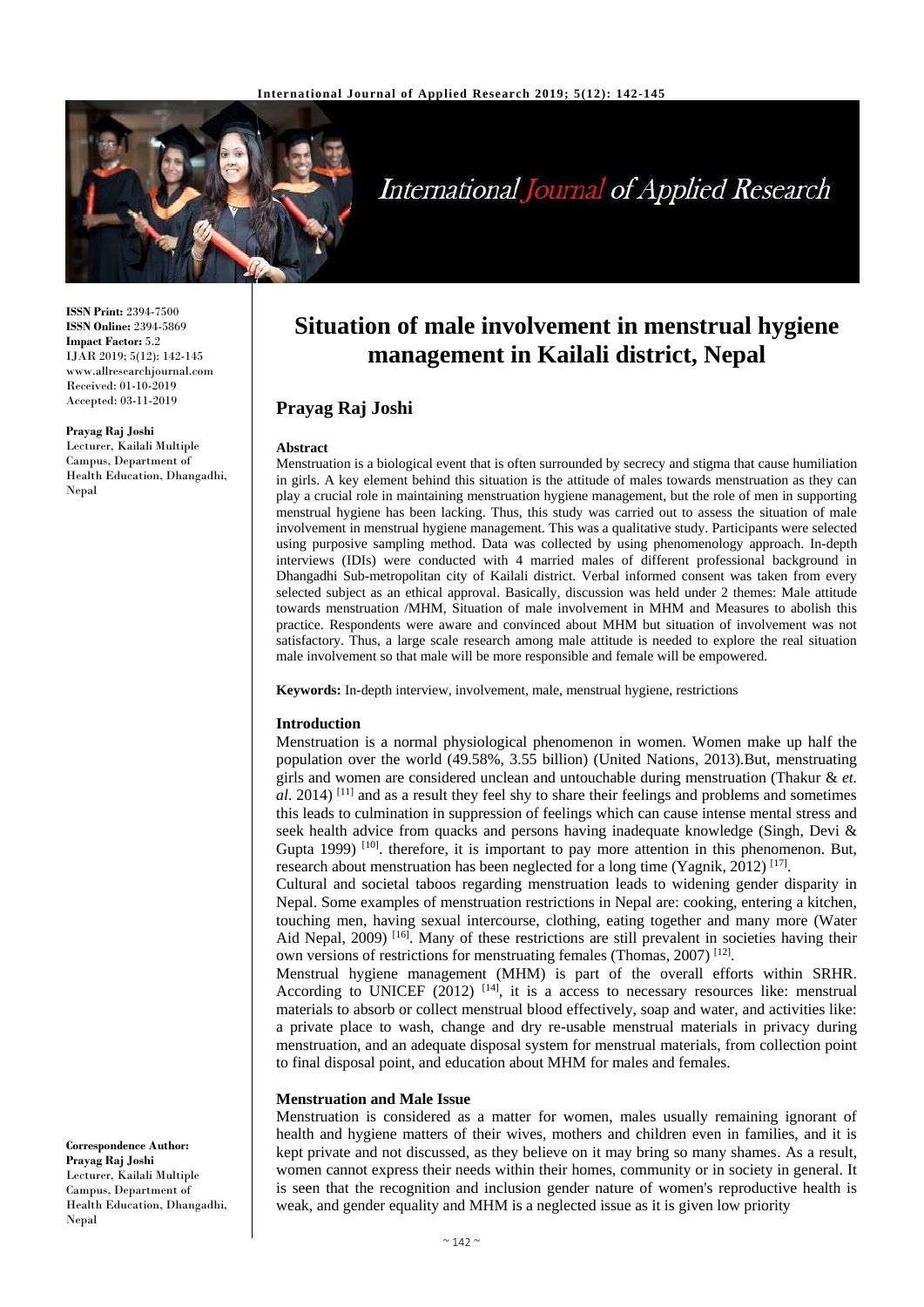(Sommer & *et al.*, 2016) <sup>[9]</sup>. So, it can be said that male attitudes are one of the main factors driving the stigmatization and myths surrounding menstruation (Beausang & Razor, 2000)<sup>[1]</sup>.

Generally, in a patriarchal society, men hold power over women at all levels of society and women are seen as citizen of second class with little power in relation to politics and finance, health and education and so on  $(Rahi, 2015)$ <sup>[8]</sup>. Similarly, because of little power in decision-making within the family setting, they have the minimal impact on societal matters. This is all because of, low literacy, lack of confidence, cultural norms and so on.

# **Role of men in MHM**

There may be the active role of men in menstrual issues including reducing the restrictive practices, omit negative view toward menstruation, promote better menstrual hygiene management and critical investment in WASH. And they can contribute in reducing menstruation practices through their roles as family members, policy makers, students, peers, teachers, community leaders, entrepreneurs, development and humanitarian practitioners, and policymakers, stakeholders and investors. Similarly, men can support women to manage menstruation effectively across different social domains including household, community, school, and work. To make such change, it is necessary to assess the situation of male involvement in MHM so that appropriate actions can be taken to gain their support for women in addressing these issues.

## **Problem Statement**

A review of the literature revealed that limited information is available on situation of male involvement in MHM. This general idea suggests me that only basic information is available on male involvement in MHM. To make change and contribute in this field it requires more information. Therefore, it is academically significant to conduct a qualitative research study.

# **Significance of the Study**

Like other research this research is also beneficial to various concerned people. For e.g. Health educators may use the results of the study to develop education programs, and to increase awareness of male towards menstruation. Community health educators may use data from this study to modify reproductive health programs to facilitate the needs of the women's population. Health education specialists may have access to data that can be used to develop teaching programs that are client-centered and focused on the relevant needs of the women. The data from the study can be shared with the local and state departments of health, local health facilities, and local community groups. The health departments and community groups may use the data to initiate a conversation on male's views on MHM. So this study is significant for research.

# **Theoretical Framework**

For my study, I draw on two major models to explore the male involvement in MHM. The first model, health belief model HBM, propounded by Hochbaum, Rosenstock and Kegels, in 1950s, deals with health behavior is determined by personal beliefs or perceptions about a disease and the strategies to decrease the occurrence of disease (Hochbaum, 1958) <sup>[5]</sup>. As my study requires, this model helped me to understand the beliefs of males towards menstruation. This model is by far the most commonly used theory in health education and health promotion (Glanz, Rimer, & Lewis, 2002 National Cancer Institute [NCI], 2003)<sup>[4, 7]</sup>. I applied this model in my study as I also have so many experiences regarding this field and as I am also from that place where so many kinds of wrong perceptions are still prevailing regarding menstruation. Another theory I applied in my study is the Theory of Reasoned Action TRA, developed by Martin Fishbein and Icek Ajzen in 1967 aims to explain the relationship between attitudes and behaviors within human action. It is used to predict how individuals will behave based on their pre-existing attitudes and behavioral intentions. So, I want to find out the relationship between attitudes and behavior of males for the purpose of MHM. My study tries to find the relationship between attitudes and behavior with action regarding MHM. As this study requires, this theory helped me to find the relationship between their attitudes and behavior within human action. The ideas of this theory implied that a person's behavior is influenced by personal philosophies, personal feelings, and personal desire to make a realistic change (Fishbein & Ajzen, 1975).

After reviewing several theoretical ideas, I concluded that many other philosophies are also applicable in researching situation of male involvement in MHM. For example, The Health Behavior Theory infers that a person must be aware of the need for a behavior change and the environment may help to support the behavior change (Glanz, Rimer, & Lewis, 2002)<sup>[4]</sup>.

# **Methods and Materials**

## **Subjects and Methods**

This study was designed, as a part of qualitative study, to analyze the interview data. Participants were selected by systematic procedures using purposive sampling method to make it more rigorous and clearly defined selection criteria appropriate for the study purpose. Data was collected by using phenomenology approach on the basis of saturation of information in field to explore the perceived beliefs of males. In-depth interviews (IDIs) were conducted with 4 married males in this study. Semi structured open-ended questions were used for interview. The responses were reported through note taking and then voice was also recorded in tape recorder and some photographs were also taken with permission of respondents. In-depth interview was focused to collect the qualitative information. The interviews were read several times to gain understanding of the texts and to capture the essential meaning. So, the researcher reviewed the transcripts several times, responses were classified, coded and made final report.

#### **Sample Selection Procedure**

Participants for in-depth interview were recruited and sampled from married males from different professional background in Dhangadhi Sub- metropolitan city of Kailali district.

# **Ethical Consideration**

Verbal informed consent was taken from every selected subject as an ethical approval. Subjects were assured for the anonymity of the information and allowed to refuse to participate in the study at any time if they wish.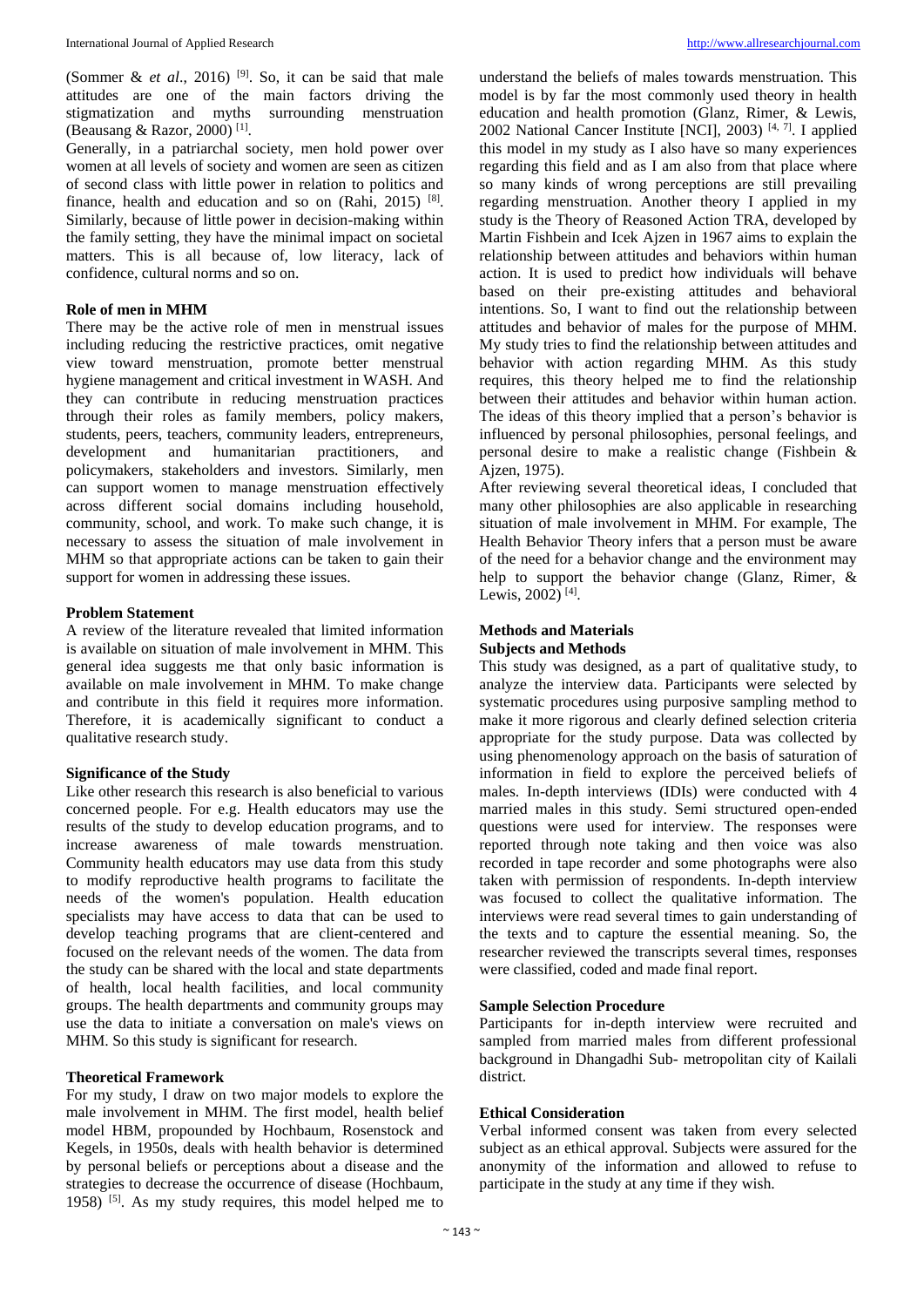After collecting the data a qualitative codebook was developed as themes started to emerge. Qualitative data analysis was categorized into, immersion condensation and drawing and verifying conclusions (Miles, *et al.*, 2014)<sup>[6]</sup>.

It also ensured organization of the data and facilitated agreement/disagreement as new codes were added (Creswell, 2013)<sup>[2]</sup>. A codebook was maintained throughout the qualitative phase of the study to trace the data and coding schemes undertaken. This process was critical because it allowed the researcher to start analysis during data collection and aided in a more focused fieldwork experience and served as a basis for cross-case analysis for multiple interviews through allowing common themes to emerge (Miles, *et al.*, 2014)<sup>[6]</sup>.

Objectivity aimed to provide an unbiased stance during execution of the research study (Miles *et al.*, 2014) <sup>[6]</sup>. I explicitly attempted to be self-aware of personal assumptions, values and biases and affective states and how this would influence the study (Miles *et al*., 2014) [6] . This was achieved through documenting field notes on thoughts, feelings, reactions and impressions of each study phase. Moreover, another aim of using triangulation was to minimize and counterbalance the deficiency of a single method, therefore enhancing interpretation of the findings (Thurmond, 2001)<sup>[13]</sup>.

## **Qualitative Data Analysis**

Some semi-structured questionnaires were developed to collect the qualitative information from the respondents for the purpose to make in-depth understanding on situation of male involvement in MHM. Basically, discussion was held under 2 themes: Male attitude towards menstruation /MHM, Situation of male involvement in MHM and Measures to abolish this practice. On the basis of nature of professional background, focus of these themes was slightly categorized during the interview. The questions related to attitude and behaviors were much discussed among those married males.

# **Researcher: I would like to know about attitude towards menstruation and practice. In the same way, measures to abolish the Menstruation restriction practice**

All the respondents perceived MHM as a serious matter for women health. According to respondents' view, every male and female should pay attention in women's biological process for their health. In one word, all the respondents were conscious to their wives' menstruation process.

#### **i. (a) Male attitude towards Menstruation /MHM**

In this portion of the interview respondents were asked: first, what is menstruation/ MHM, second, is it good to restrict women in the name of menstruation, and third, and how can it be prevented? These results are presented in two subsections, Attitude towards menstruation and practices towards Menstruation.

# **i. (b) Attitude and Practices towards Menstruation**

All four males responded similarly when asked, how they responded if their wives got menstruation and sought your help to manage. One from teaching background responded that "if she sought help from me, I provide everything she needs and I advocate this issue in school and home. Similarly, the second respondent who was from religious background responded differently, and he asked to his parents if any difficult situation arises but they should get help from us. Similarly, the third respondent was from

political background gave normal answer. He explained that he encourages and does not force her wife to continue this practice and I usually help her in difficult situation. Fourth respondent who was adolescent responded that they should be free to do everything as previous days. There is no restrictions in my home and I am fully convinced in this serious matter it addition, women themselves should be open in this matter.

Thus it can be said that all the respondents described menstruation as a normal physiological process in women and they should get the facilities to manage the menstruation.

#### **II. Measures to abolish the Restriction practice**

In this portion of the interview males were asked to, first, to tell what measures we should follow to abolish this practice. The discussion in this section consists of themes Provisions required to abolish restriction regarding MHM.

First respondent who was from teaching background responded that, adolescents should be provided MHM knowledge in their homes as it starts in this stage. Second respondent who was from religious background answered that it is deep routed problem as we all religiously associated people. Human being is a social animal not only biological creature and we need to follow the socio cultural norms to live in society. That's why; we need to take permission of our KULDEUTA before taking this decision. If it is compulsion, communities should build and manage public toilets and separate bathing spaces with sufficient water, so adolescents can easily address MHM properly. This includes making pads available in public places.

Similarly, the third respondent who was from political background responded that multi sect oral collaboration among NGOs, INGOs, schools, health posts, and other government institutions should collaborate to develop focused MHM education. And social organizations should lobby and advocate for improved MHM through the appropriate government offices. Similarly, awareness programs should be conducted on the behalf of community leaders and these awareness raising programs should target men in particular so that MHM issues do not remain isolated as a women's issue. Similarly, the fourth respondent who was an adolescent student responded that Schools should provide MHM facilities for menstruating girls. Teachers should play supportive roles in order to care the issues related to menstruation. Knowledge related to MHM should be incorporated in school curricula so that one can study in school and then educate their siblings, peers, and family members.

From these views, we can say that all the respondents, except the respondent from religious background, have the positive attitude towards abolishing the restrictive practice during menstruation and they want to abolish this practice. And the situation of male involvement in MHM seems satisfactory. To make it more satisfactory, women should be empowered and MHM education should include men too.

### **Data Availability**

The datasets analyzed during the current study are available from the corresponding author on reasonable request.

## **Disclosure**

The funder has no role in the manuscript writing, editing, approval, and decision to publish.